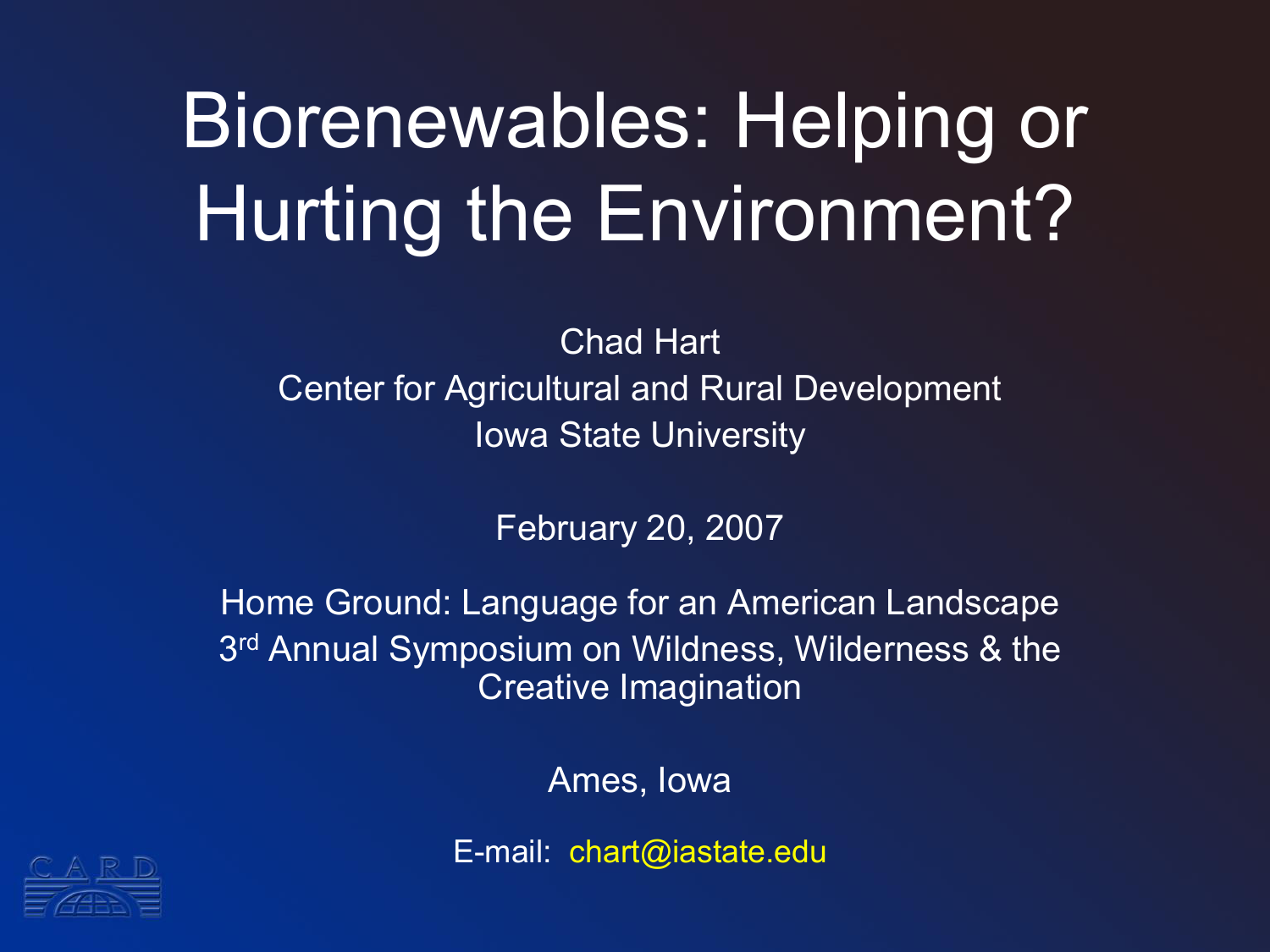### Iowa's Ethanol Boom



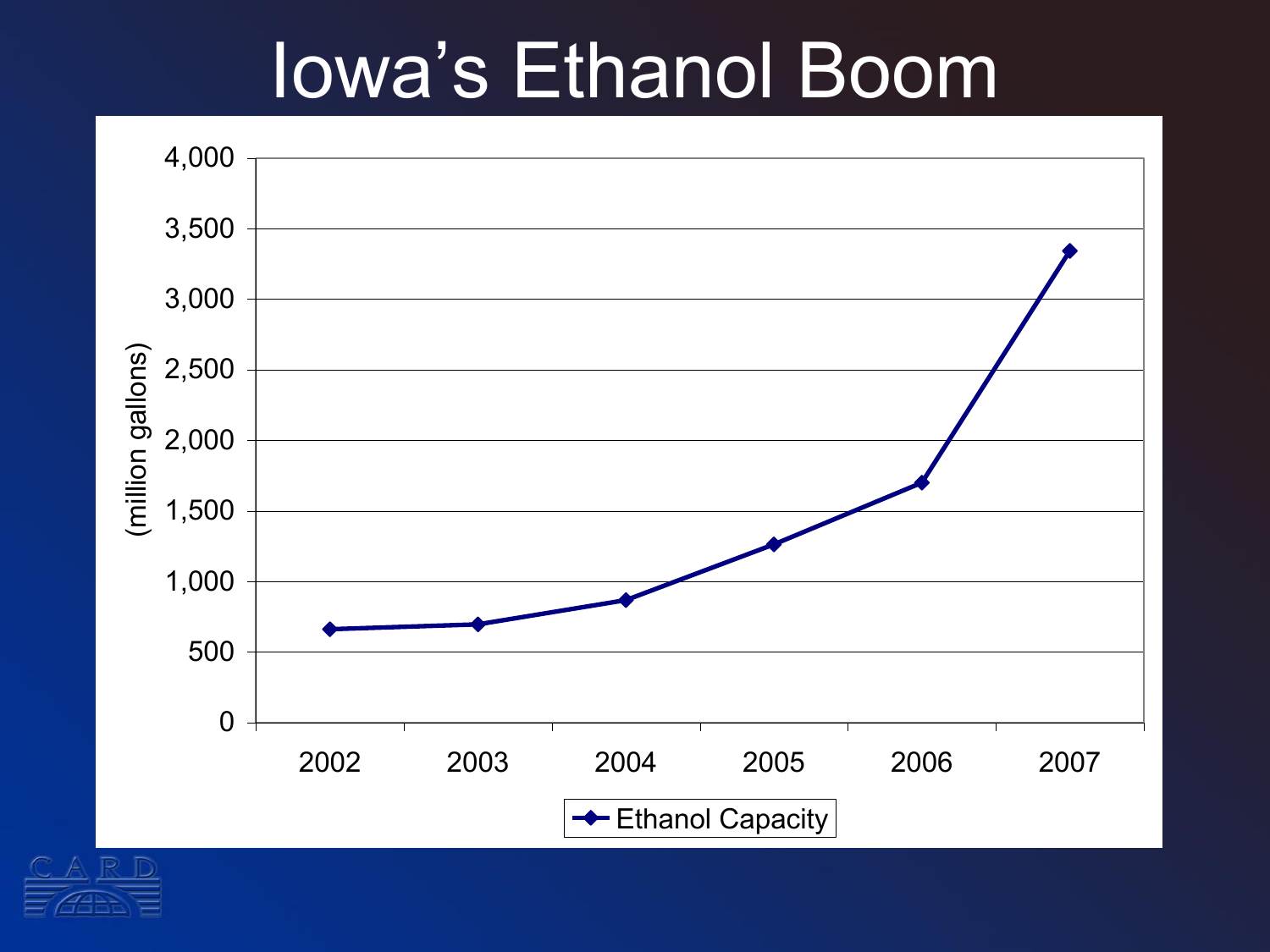## Iowa's Corn Acreage



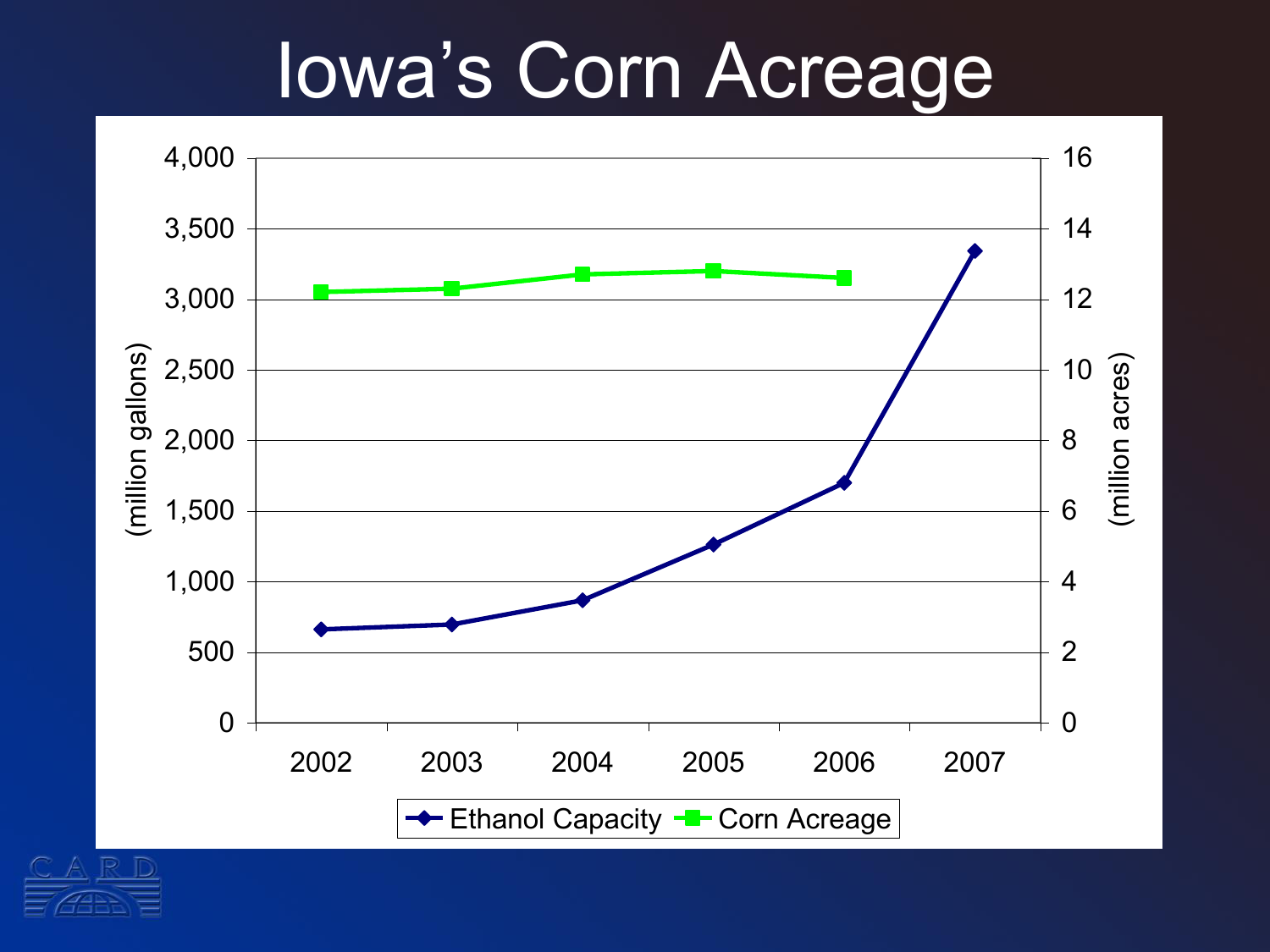## Corn in 2007?

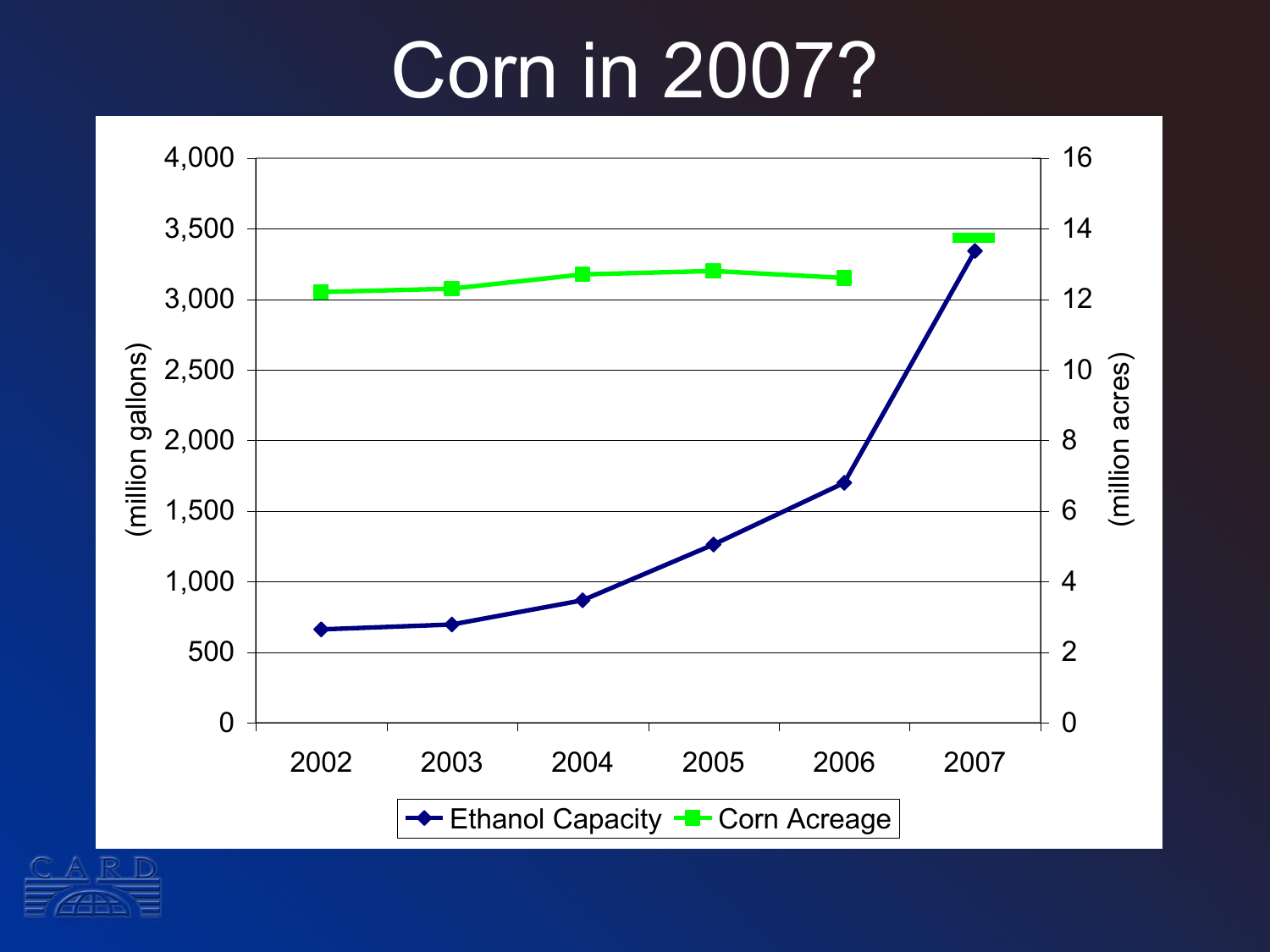#### Iowa's Historical Corn Acreage



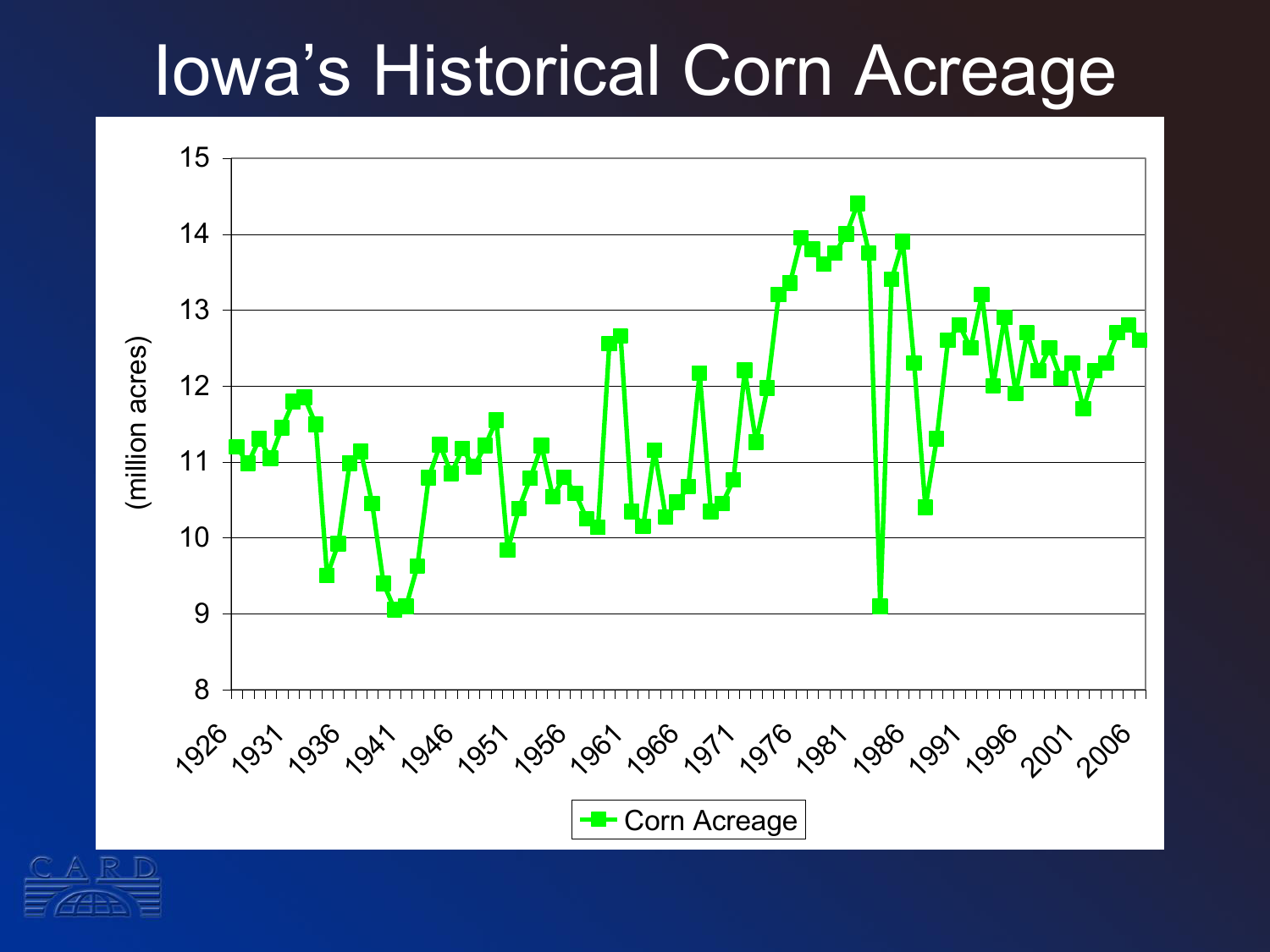### Compared to History



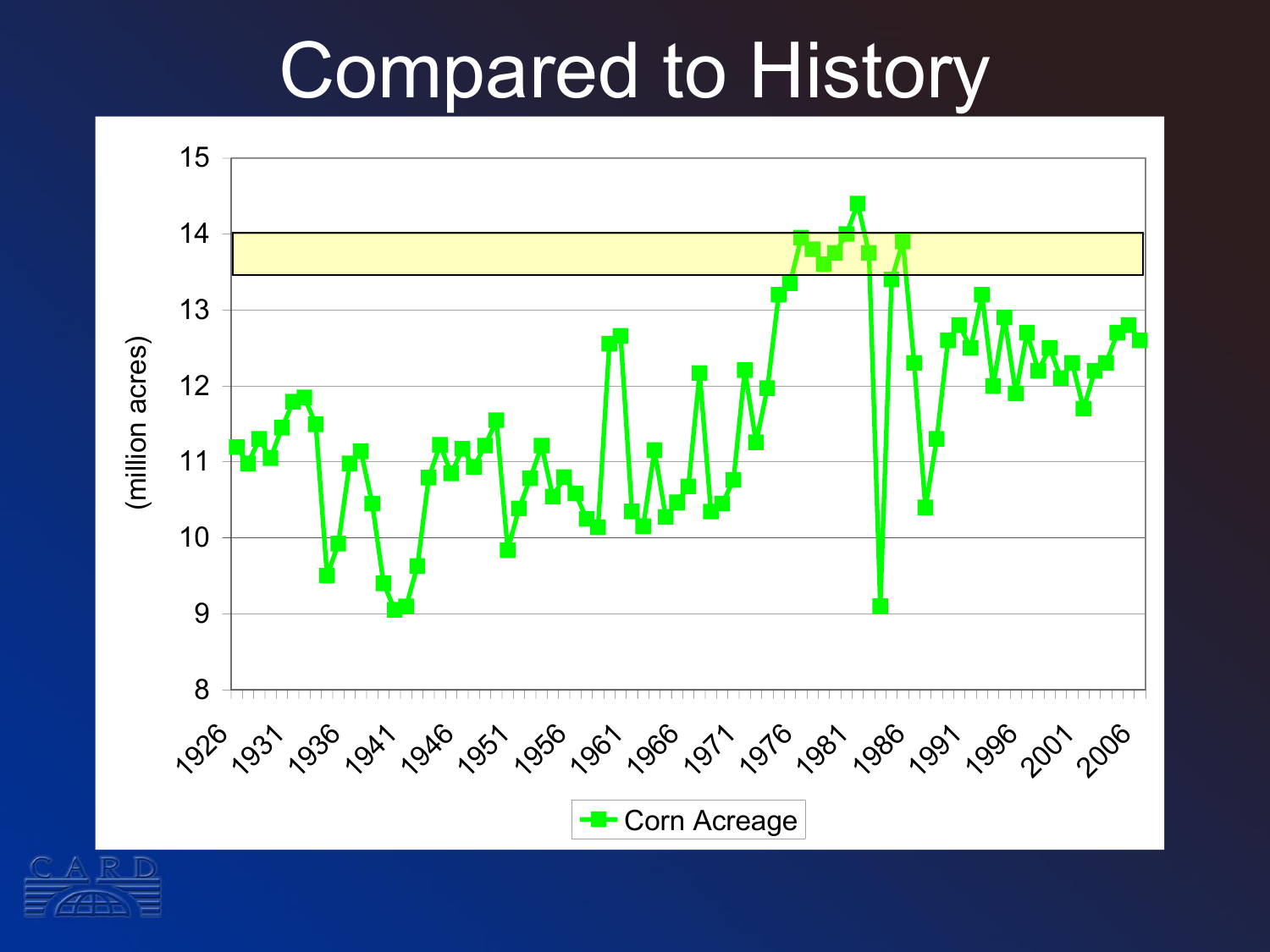# The 2007 Farm Bill

- Debate is ongoing
- Will likely be voted on this summer (effective for 2008 crops)
- Two key titles:
	- Conservation
	- Energy

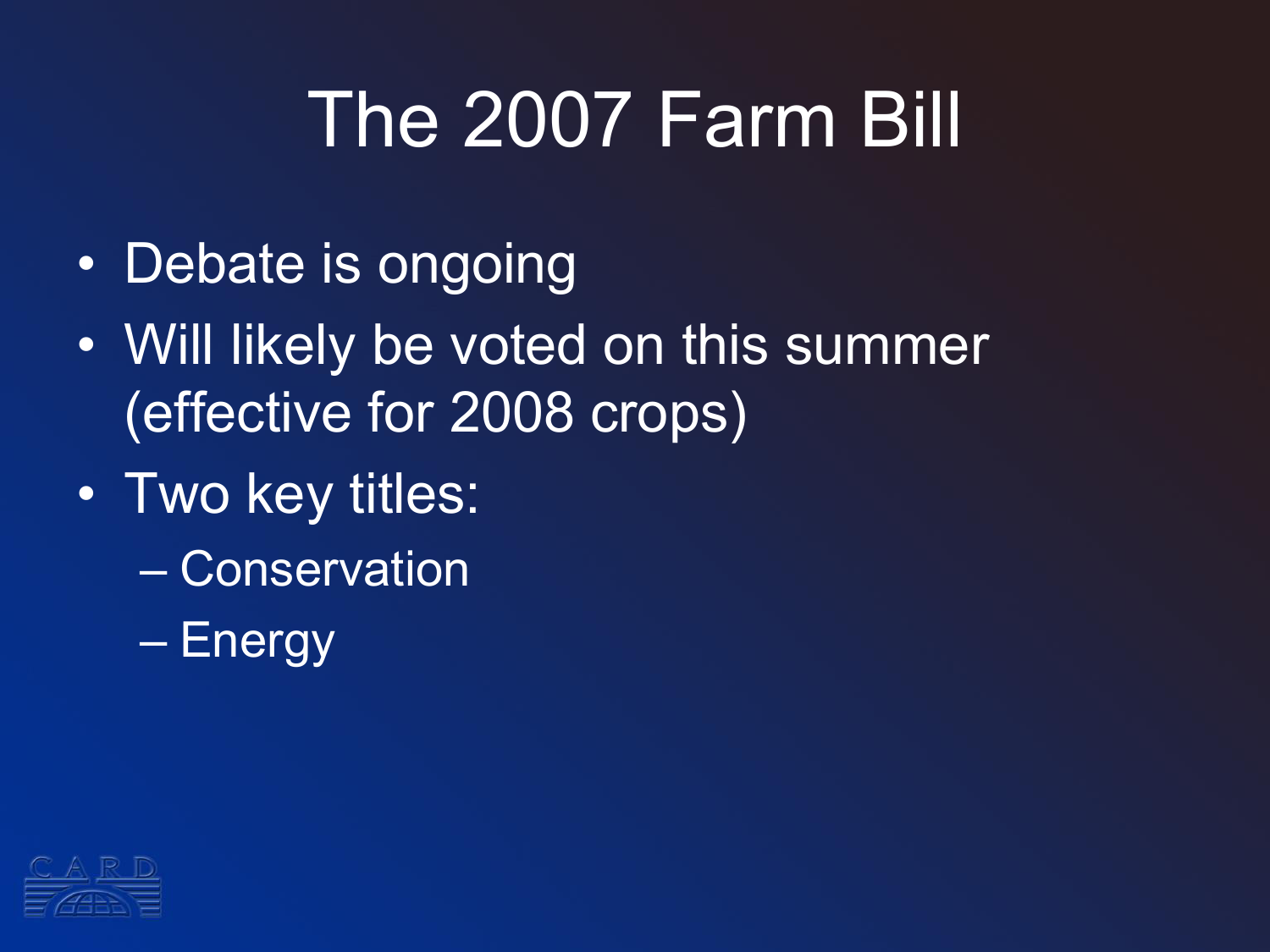## Conservation Title

- In the 2002 farm bill, emphasis shifted to working lands
	- Environmental Quality Incentives Program (EQIP)
	- Conservation Security Program (CSP)
	- Wildlife Habitat Incentives Program (WHIP)
	- Conservation of Private Grazing Lands (CPGL)